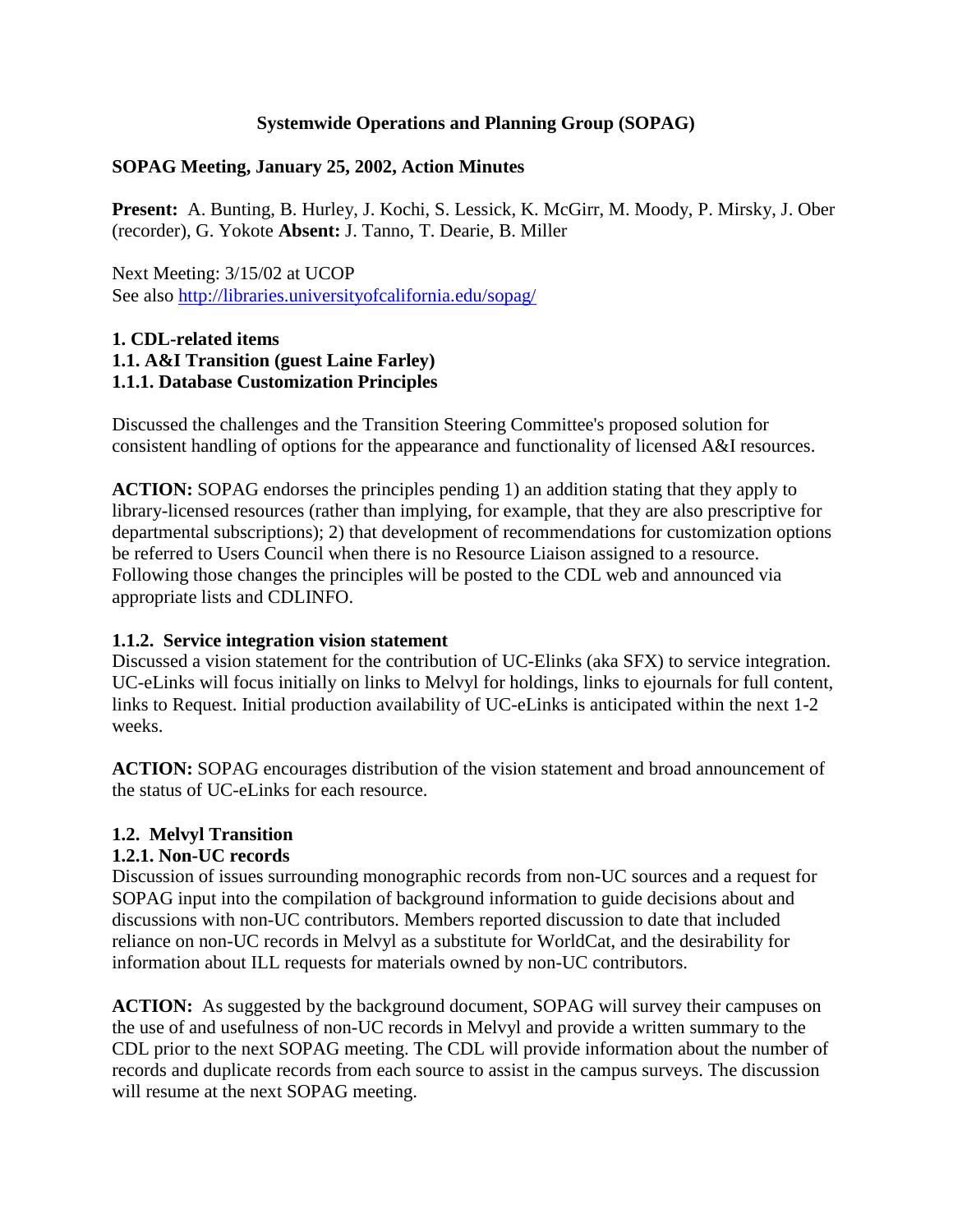## **1.2.2. Melvyl Catalog Quality Control (QC)**

Following earlier SOPAG endorsement of new record input standards (available at: [http://www.cdlib.org/libstaff/catalog/standard-approved-12-6-01.rtf\)](http://www.cdlib.org/libstaff/catalog/standard-approved-12-6-01.rtf), mechanisms for conformance with those standards and other issues of union catalog QC were discussed. One alternative was the Melvyl transition team's proposal to form a new QC cross-campus, crossfunctional group. SOPAG affirmed its role for resolving issues of non-conformance to record standards from UC input streams. It was noted that the number of other quality problems is unpredictable and that when they do arise they are likely to be very situational. Given these assessments, other alternatives for ensuring quality were discussed, including an active issues monitoring and response role for the all-campus groups.

## **ACTIONS:**

1. SOPAG chair Tanno will formally inform the ULs that the record input standard has been endorsed;

2. SOPAG members will survey their campus about readiness to meet the record standards (CDL will provide a cover letter of issues and questions for discussion) and suggested alternatives for monitoring and resolving ongoing catalog quality control;

3. results of surveys and alternatives for QC will be discussed at the next SOPAG meeting.

## **1.2.3. MelvylT Acceptance Testing (informational item)**

The Melvyl Transition team is proceeding with functional acceptance testing on the Ex Libris Aleph system. Via bibliographer groups the team is asking for volunteers to help test specific indexes (e.g. for music, maps, govdocs, videos, etc) that relate to their specialties.

## **1.2.4. Melvyl-T Project Status (informational item)**

The Melvyl-T transition team will be announcing a revised schedule for the project including release dates for the prototype catalog, the production catalog, and the period of parallel operation with the existing catalog. In the initial production catalog priority will be given to loading UC records.

## **1.3. Request/Consortial Borrowing System/Desktop Delivery**

The CBS project plan is on track, with training for the first implementers (SD and LA) scheduled for mid-February. The CBS team reports ongoing difficulties at most campuses in establishing desktop delivery using Ariel software as a transition strategy until the CBS has that capability (now promised for July, 2002 with release 2.03 of VDX).

**ACTION:** Ober will convey to the Request team SOPAG's concern about the need for accurate and reliable release information from VDX.

## **1.4. eScholarship Liaisons**

Ober reminded the group that that in her new CDL role as Senior Associate for Collection Management Initiatives, one of Cecily Johns' tasks will be to coordinate communication among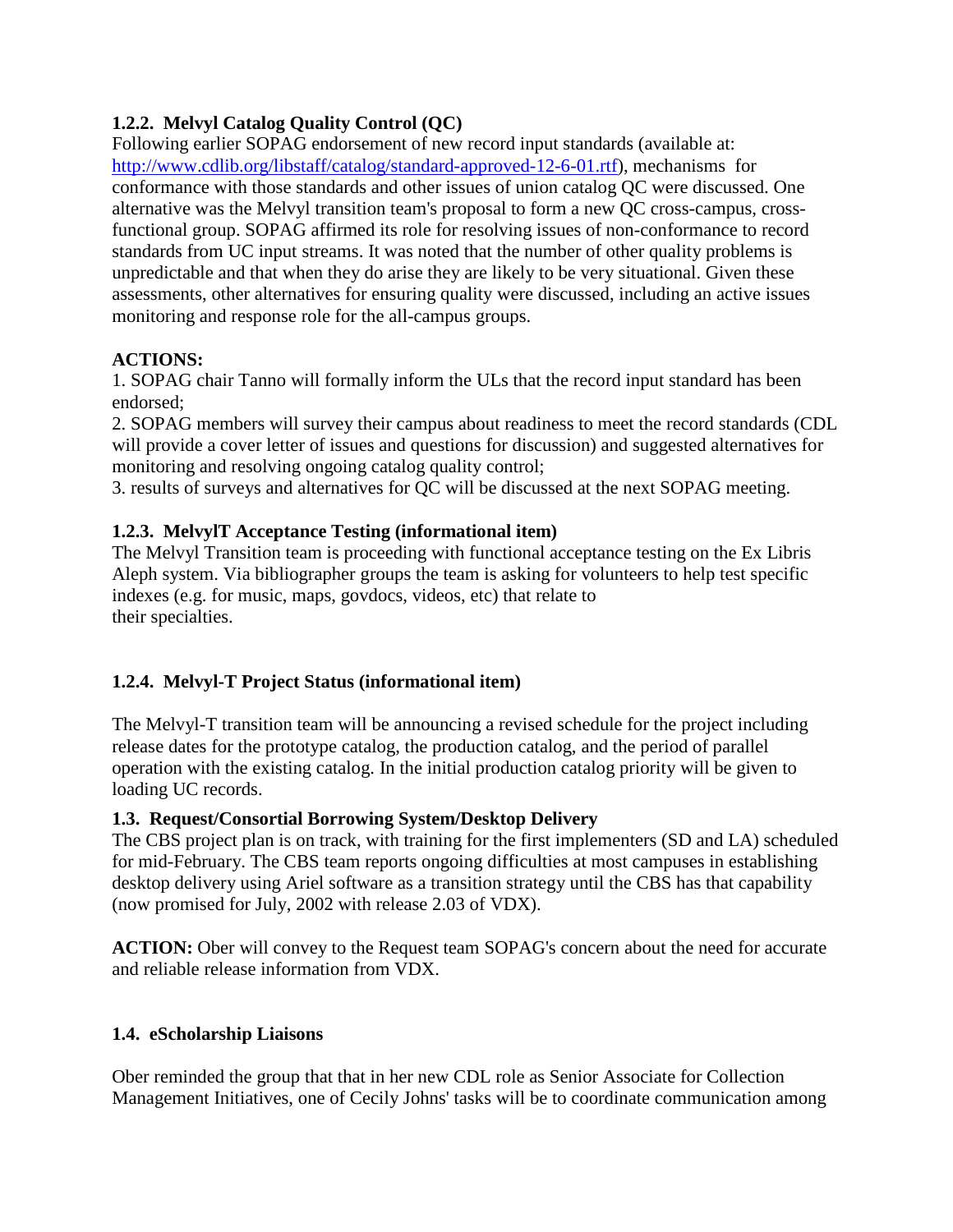the campuses and CDL on eSchoalrship strategies and activities. It was agreed that conversations between libraries and eScholarship principals would provide the necessary background to design an ongoing framework for library-eScholarship collaboration, including any potential for a liaison program.

**ACTION:** Cecily Johns will contact each campus to arrange visits from eScholarship principals over the next few months.

## **2. Role of All Campus Groups (ACGs)**

Continued discussion following the 12/7/01 meeting with the chairs of the ACGs. Member reported results of local discussions about challenges facing the ACGs and ways to enhance their organizational effectiveness.

**ACTION:** SOPAG chair Tanno will communicate to the ACGs clarifying SOPAG expectations, strongly recommending the establishment of an agenda setting sub-committee for each group, and recommending at least three meetings per year, at least one of which is a faceto-face meeting.

## **3. Discussion of Task Force Reports and ACG Input**

## **3.1 Access Integration Task Force Report**

ACGs' input confirms the quality and value of the Task Force's work and a desire to pursue their recommendations. SOPAG concurs that the UC libraries need a service to provide a source of records for constructing lists/directories of electronic resources and that a phased approach should be pursued. The first phase would pursue improvements to the CDL directory and the creation of sharable records using the existing directory structure. In principle, additional phases would refine and extend the report's suggestions for improving the efficiency of ongoing systemwide collaboration and would include a study of the potential for CDL's new Aleph system to serve these needs.

## **ACTIONS:**

1. Hurley will write a model to frame the high-level questions for continuing discussion of access integration.

2. Ober will convey SOPAG's recommendation to CDL UL French that the Shared Cataloging Program's Steering Committee work with CDL Digital Library Services to help create immediate improvements as suggested by the report; Ober & Hurley will draft a list of issues for consideration.

3. SOPAG will continue to discuss the report's recommendations for continuing to a second phase.

# **3.2 Digital Reference Task Force White Paper**

SOPAG discussed modifying the report's recommendations to ask HOPS to form and task a common interest group to serve UC's potential interests in digital reference technologies and services.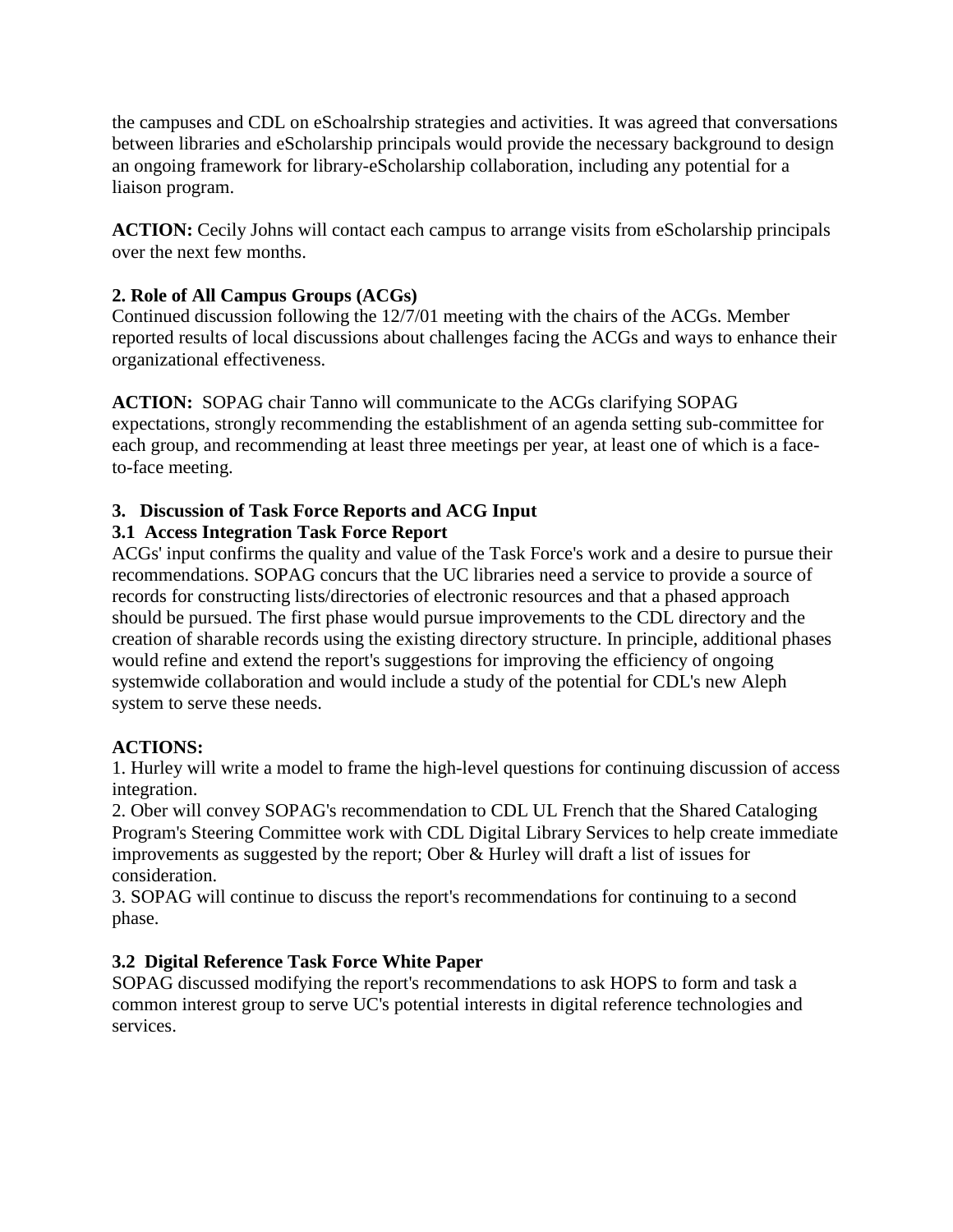#### **ACTION:**

- 1. Tanno will formally accept the report, thank and discharge the task force.
- 2. Lessick will draft a letter conveying the request from SOPAG to HOPS.

#### **3.3 Preserving Digital Materials**

SOPAG forwarded a letter to the ULs endorsing the recommendations of the DPAC report and recommending the reprogramming of systemwide preservation funds to implement a preservation repository. Ober reported that he and Hurley were preparing an IMLS grant application to assist a pilot implementation and document it for emulation or adaptation by the broader community.

ACTION: \*\*\* did we thank and discharge this group?\*\*\*

## **4. Workshops**

**4.1 UC Digital Library Forums** (previously known as the "metadata workshops") Ober reported progress in defining an initial UC DL Forum and initiating a series of follow-up forums focusing on specific issues or technologies in UC digital library development efforts. The forum program committee is drafting descriptions following SOPAG workshop proposal guidelines. SOPAG noted that refining the target audience for the first forum will be important. **4.2 Circulation Best Practices** (no news owing to Dearie's absence)

#### **4.3 Teaching for Self-Directed Learners**

These CDL-sponsored workshops are on track for 4 sessions in January and early February. Ober thanked SOPAG for assistance in identifying attendees and for the enthusiastic anticipation of the sessions.

#### **5. Digital Visual Resources (guest Laine Farley)**

Farley shared a draft charge for a task force to explore the opportunities, challenges and benefits in collaborating on digital resource repository(ies) and related services. SOPAG recognized a desire to gather more information about the needs for managing digital visual resource and the kind of leadership that could address them.

**ACTION:** A digital version of the draft will be shared. SOPAG members will discuss locally and return to the issue of a task force charge at their next meeting.

#### **6. Amigos Membership**

Pursuant to the ULs request that SOPAG give advice on the potential benefits of pursuing licensing agreements with Amigos?

**ACTION:** Chair Tanno will request that the CDC explore the advantages and possibilities of using the AMIGOS organization to assist us in licensing electronic resources and any other collection related products they have or can provide.

## **7. CMI update**